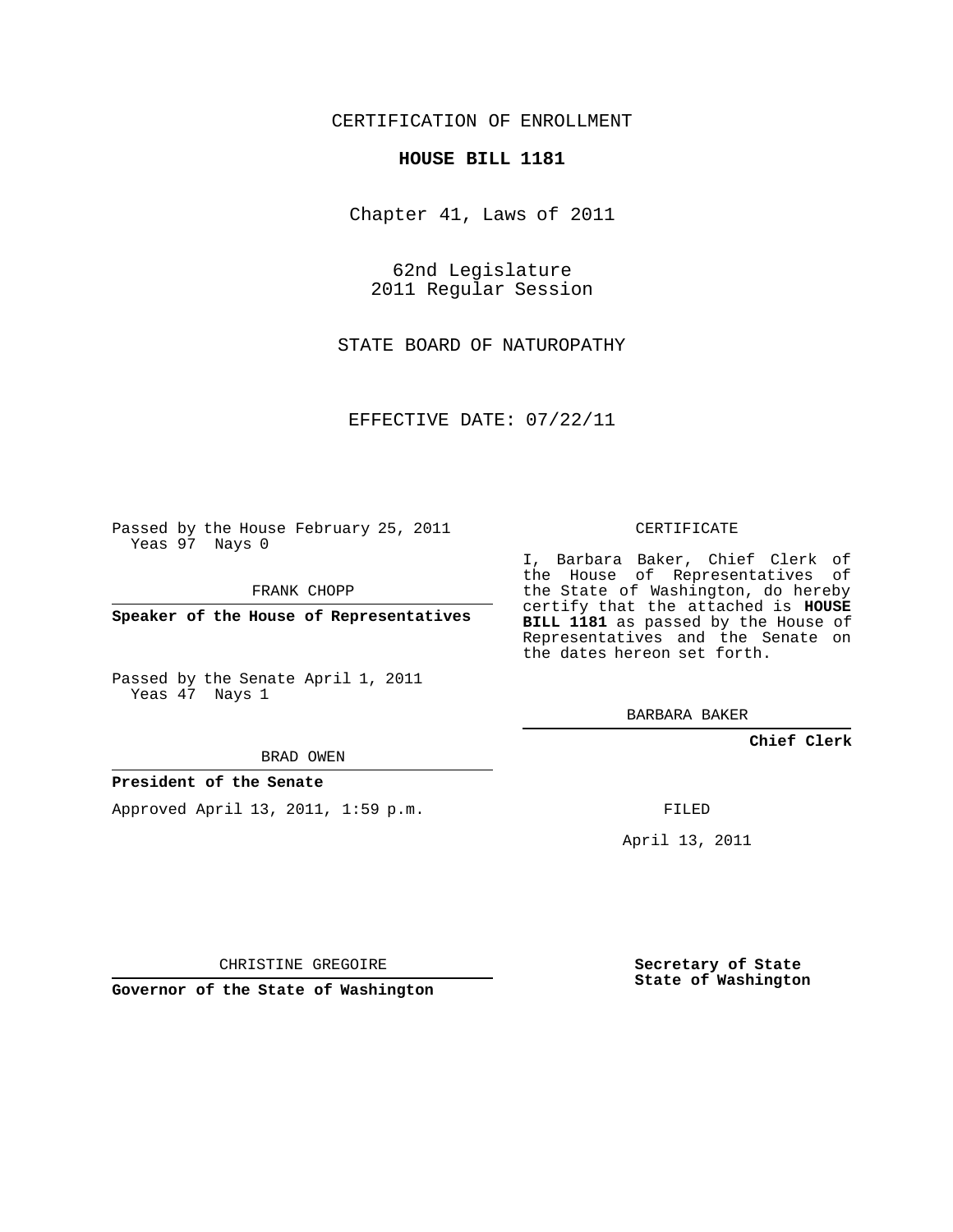# **HOUSE BILL 1181** \_\_\_\_\_\_\_\_\_\_\_\_\_\_\_\_\_\_\_\_\_\_\_\_\_\_\_\_\_\_\_\_\_\_\_\_\_\_\_\_\_\_\_\_\_

\_\_\_\_\_\_\_\_\_\_\_\_\_\_\_\_\_\_\_\_\_\_\_\_\_\_\_\_\_\_\_\_\_\_\_\_\_\_\_\_\_\_\_\_\_

Passed Legislature - 2011 Regular Session

**State of Washington 62nd Legislature 2011 Regular Session**

**By** Representatives Green, Hinkle, Santos, and Dickerson

Read first time 01/14/11. Referred to Committee on Health Care & Wellness.

 AN ACT Relating to creating the Washington state board of naturopathy; amending RCW 18.36A.020, 18.36A.030, 18.36A.060, 18.36A.080, 18.36A.090, 18.36A.100, 18.36A.110, and 18.36A.120; reenacting and amending RCW 18.130.040; adding new sections to chapter 18.36A RCW; and repealing RCW 18.36A.070.

BE IT ENACTED BY THE LEGISLATURE OF THE STATE OF WASHINGTON:

 NEW SECTION. **Sec. 1.** A new section is added to chapter 18.36A RCW to read as follows:

 (1) There is created the board of naturopathy consisting of seven members appointed by the governor to four-year terms. Five members of the board shall be persons licensed under this chapter and two shall be members of the public. No member may serve more than two consecutive full terms. Members hold office until their successors are appointed. The governor may appoint the initial members of the board to staggered terms from one to four years. Thereafter, all members shall be appointed to full four-year terms.

 (2) The public members of the board may not be a member of any other health care licensing board or commission, have a fiduciary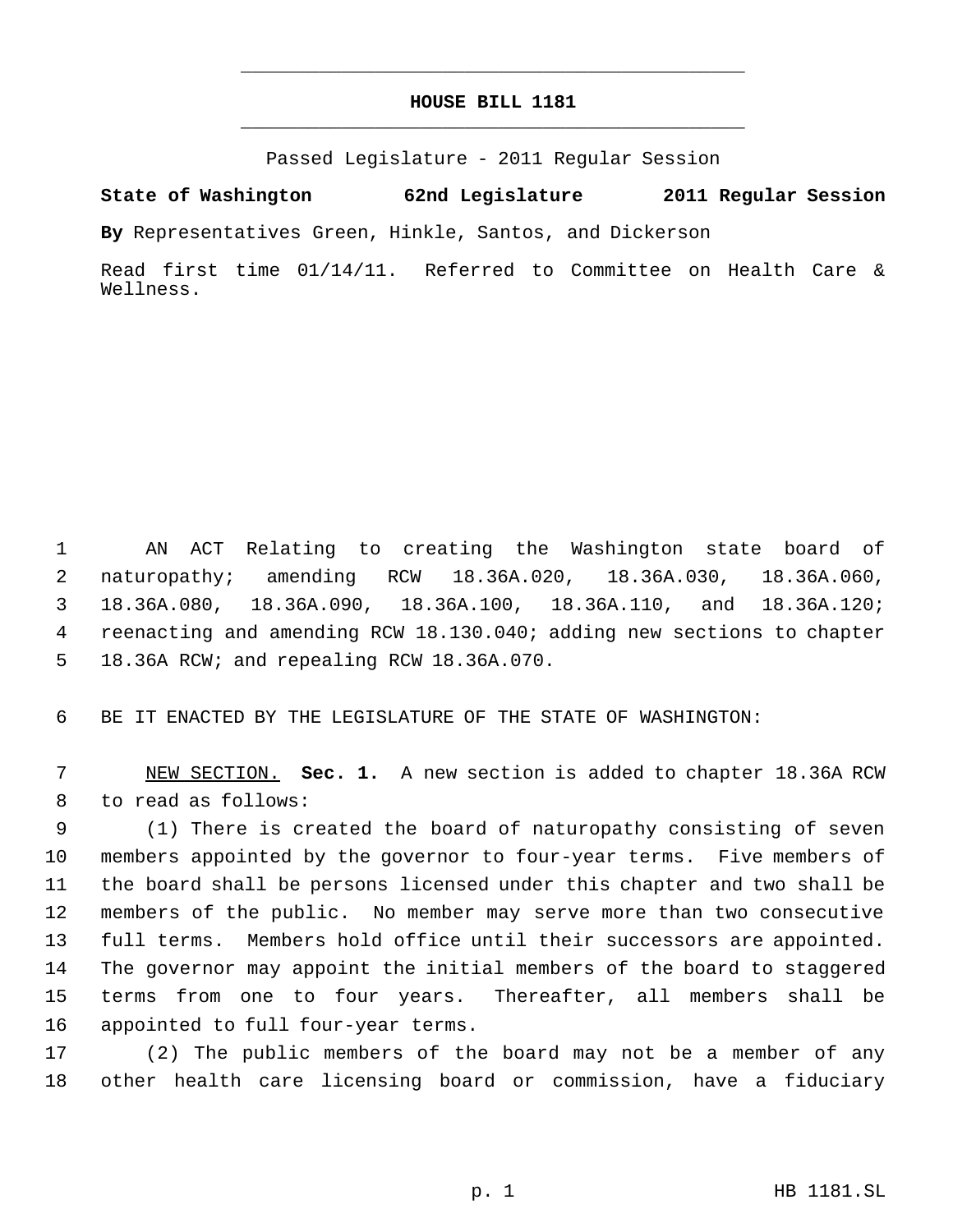obligation to a facility rendering services regulated under this chapter, or have a material or financial interest in the rendering of services regulated under this chapter.

 (3) The board shall elect officers each year. The board shall meet at least twice each year and may hold additional meetings as called by the chair. Meetings of the board are open to the public, except that the board may hold executive sessions to the extent permitted by chapter 42.30 RCW. The department shall provide secretarial, clerical, and other assistance as required by the board.

 (4) Each member of the board shall be compensated in accordance with RCW 43.03.240. Members shall be reimbursed for travel expenses incurred in the actual performance of their duties, as provided in RCW 43.03.050 and 43.03.060.

 (5) A majority of the board members appointed and serving constitutes a quorum for the transaction of board business. The affirmative vote of a majority of a quorum of the board is required to carry a motion or resolution, to adopt a rule, or to pass a measure.

 (6) The board may appoint members to panels of at least three members. A quorum for transaction of any business by a panel is a minimum of three members. A majority vote of a quorum of the panel is required to transact business delegated to it by the board.

 (7) The board may adopt such rules as are consistent with this chapter as may be deemed necessary and proper to carry out the purposes of this chapter.

 (8) The governor may remove a member of the board for neglect of duty, misconduct, or malfeasance or misfeasance in office. Whenever the governor is satisfied that a member of the board has been guilty of neglect of duty, misconduct, or malfeasance or misfeasance in office, he or she shall file with the secretary of state a statement of the cause for and the order of removal from office, and the secretary shall immediately send a certified copy of the order of removal and statement of causes by certified mail to the last known post office address of the member. If a vacancy occurs on the board, the governor shall appoint a replacement to fill the remainder of the unexpired term.

 NEW SECTION. **Sec. 2.** A new section is added to chapter 18.36A RCW to read as follows:

HB 1181.SL p. 2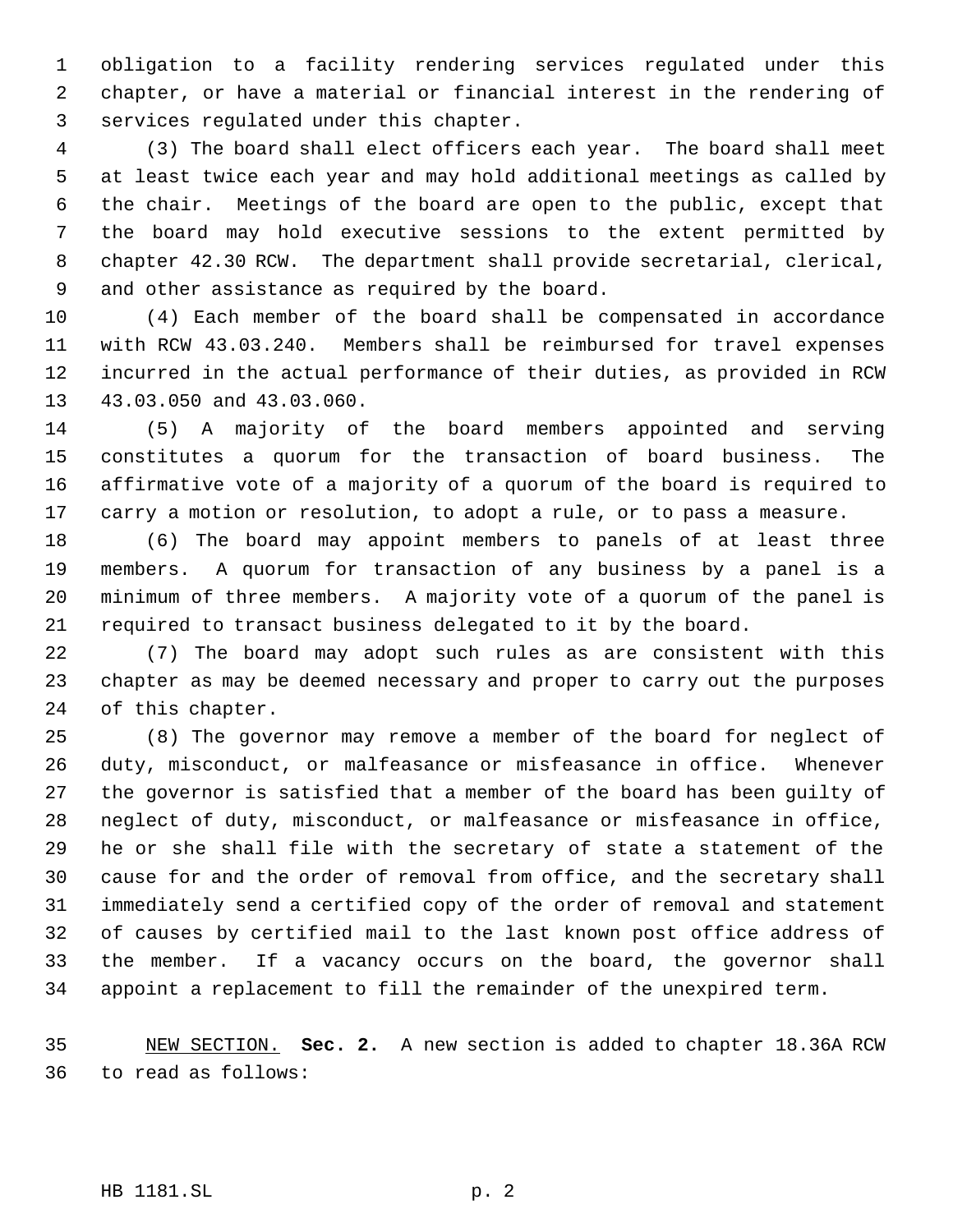(1) In addition to any other authority provided by law, the board shall:

 (a) Adopt rules, in accordance with chapter 34.05 RCW, necessary to implement this chapter;

 (b) Determine the minimum education and experience requirements for licensure in conformance with RCW 18.36A.090, including, but not limited to, approval of educational programs;

 (c) Prepare and administer, or approve the preparation and administration of, examinations for licensure;

 (d) Establish by rule the procedures for an appeal of examination failure;

 (e) Determine whether alternative methods of training are equivalent to formal education, and establish forms, procedures, and criteria for evaluation of an applicant's equivalent alternative training to determine the applicant's eligibility to take the examination; and

(f) Adopt rules implementing a continuing competency program.

 (2) The uniform disciplinary act, chapter 18.130 RCW, governs unlicensed practice, the issuance and denial of licenses, and the discipline of licensees under this chapter.

 **Sec. 3.** RCW 18.36A.020 and 2005 c 158 s 1 are each amended to read as follows:

 Unless the context clearly requires otherwise, the definitions in this section apply throughout this chapter.

(1) "Department" means the department of health.

 (2) "Secretary" means the secretary of health or the secretary's designee.

(3) "Naturopath" means an individual licensed under this chapter.

 (4) (("Committee" means the Washington state naturopathic practice 30 advisory committee.

 $(5)$ )) "Educational program" means an accredited program preparing persons for the practice of naturopathic medicine.

33 ( $(\overline{(+6)})$  (5) "Nutrition and food science" means the prevention and treatment of disease or other human conditions through the use of foods, water, herbs, roots, bark, or natural food elements.

36  $((+7))$   $(6)$  "Manual manipulation" or "mechanotherapy" means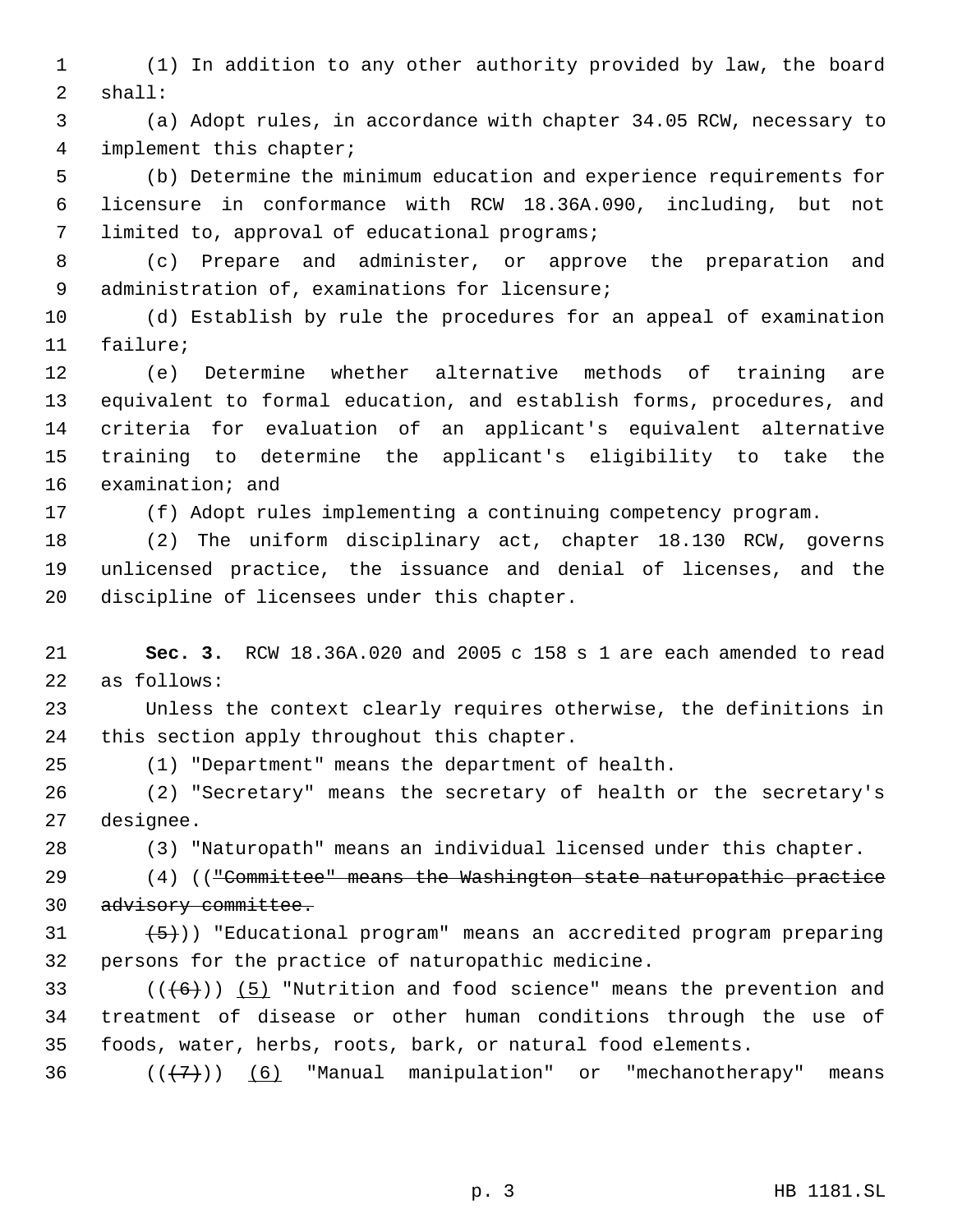manipulation of a part or the whole of the body by hand or by mechanical means.

 ( $(\frac{48}{})$ ) (7) "Physical modalities" means use of physical, chemical, electrical, and other noninvasive modalities, including but not limited to heat, cold, air, light, water in any of its forms, sound, massage, and therapeutic exercise.

 ( $(\frac{49}{})$ ) (8) "Homeopathy" means a system of medicine based on the use of infinitesimal doses of medicines capable of producing symptoms similar to those of the disease treated, as listed in the homeopathic pharmacopeia of the United States.

11 (( $(10)$ ) (9) "Naturopathic medicines" means vitamins; minerals; botanical medicines; homeopathic medicines; hormones; and those legend drugs and controlled substances consistent with naturopathic medical 14 practice in accordance with rules established by the ((secretary)) board. Controlled substances are limited to codeine and testosterone products that are contained in Schedules III, IV, and V in chapter 69.50 RCW.

18  $((+11))$   $(10)$  "Hygiene and immunization" means the use of such preventative techniques as personal hygiene, asepsis, public health, and immunizations, to the extent allowed by rule.

 $((+12))$   $(11)$  "Minor office procedures" means care and procedures incident thereto of superficial lacerations, lesions, and abrasions, and the removal of foreign bodies located in superficial structures, not to include the eye; and the use of antiseptics and topical or local anesthetics in connection therewith. "Minor office procedures" also includes intramuscular, intravenous, subcutaneous, and intradermal injections of substances consistent with the practice of naturopathic medicine and in accordance with rules established by the secretary.

 $((+13))$  (12) "Common diagnostic procedures" means the use of venipuncture consistent with the practice of naturopathic medicine, commonly used diagnostic modalities consistent with naturopathic practice, health history taking, physical examination, radiography, examination of body orifices excluding endoscopy, laboratory medicine, and obtaining samples of human tissues, but excluding incision or excision beyond that which is authorized as a minor office procedure.

36 (( $(14)$ )) (13) "Suggestion" means techniques including but not limited to counseling, biofeedback, and hypnosis.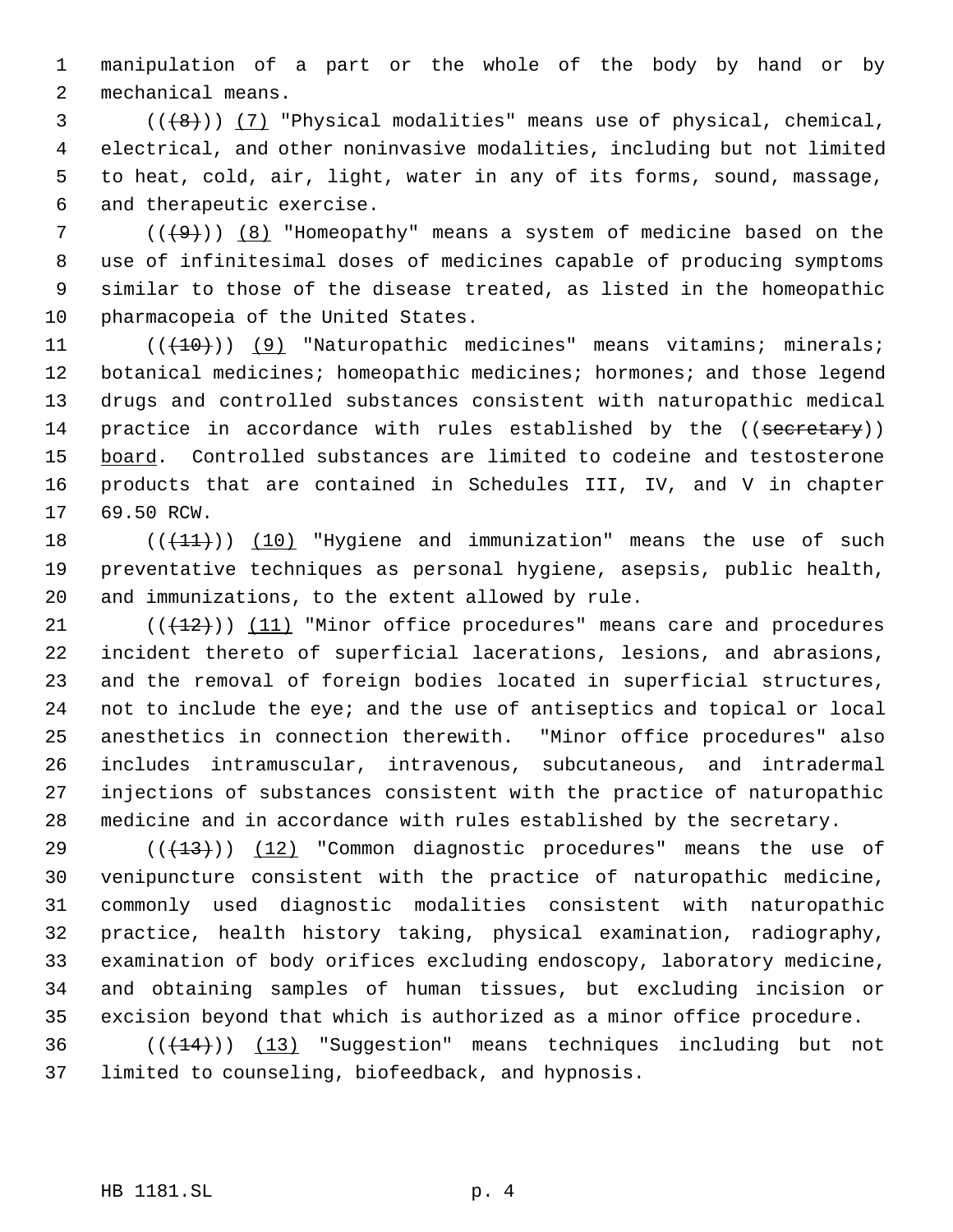1 (( $\left(\frac{15}{15}\right)$ ) (14) "Radiography" means the ordering, but not the interpretation, of radiographic diagnostic and other imaging studies and the taking and interpretation of standard radiographs.

 (15) "Board" means the board of naturopathy created in section 1 of this act.

 **Sec. 4.** RCW 18.36A.030 and 1991 c 3 s 88 are each amended to read as follows:

 (1) No person may practice naturopathy or represent himself or herself as a naturopath without first applying for and receiving a license from the secretary to practice naturopathy.

 (2) A person represents himself or herself as a naturopath when that person adopts or uses any title or any description of services that incorporates one or more of the following terms or designations: 14 Naturopath, naturopathy, naturopathic, naturopathic physician, ND, or doctor of naturopathic medicine.

 **Sec. 5.** RCW 18.36A.060 and 1991 c 3 s 91 are each amended to read as follows:

18 ( $(\overline{+1})$ ) In addition to any other authority provided by law, the secretary may:

 $((a)$  Adopt rules, in accordance with chapter 34.05 RCW, necessary 21 to implement this chapter;

  $(\frac{b}{b})$ )  $(1)$  Set all license, examination, and renewal fees in accordance with RCW 43.70.250;

24 ( $(\langle e \rangle)$ ) (2) Establish forms and procedures necessary to administer this chapter;

 (( $\{d\}$ ) Determine the minimum education and experience requirements 27 for licensure in conformance with RCW 18.36A.090, including but not 28 limited to approval of educational programs;

 $\left(e\right)$  - Prepare - and - administer - or - approve - the - preparation - and administration of examinations for licensure;

 $(f)$ ) (3) Issue a license to any applicant who has met the education, training, and examination requirements for licensure and deny a license to applicants who do not meet the minimum qualifications for licensure; except that denial of licenses based on unprofessional conduct or impaired practice shall be governed by the uniform disciplinary act, chapter 18.130 RCW;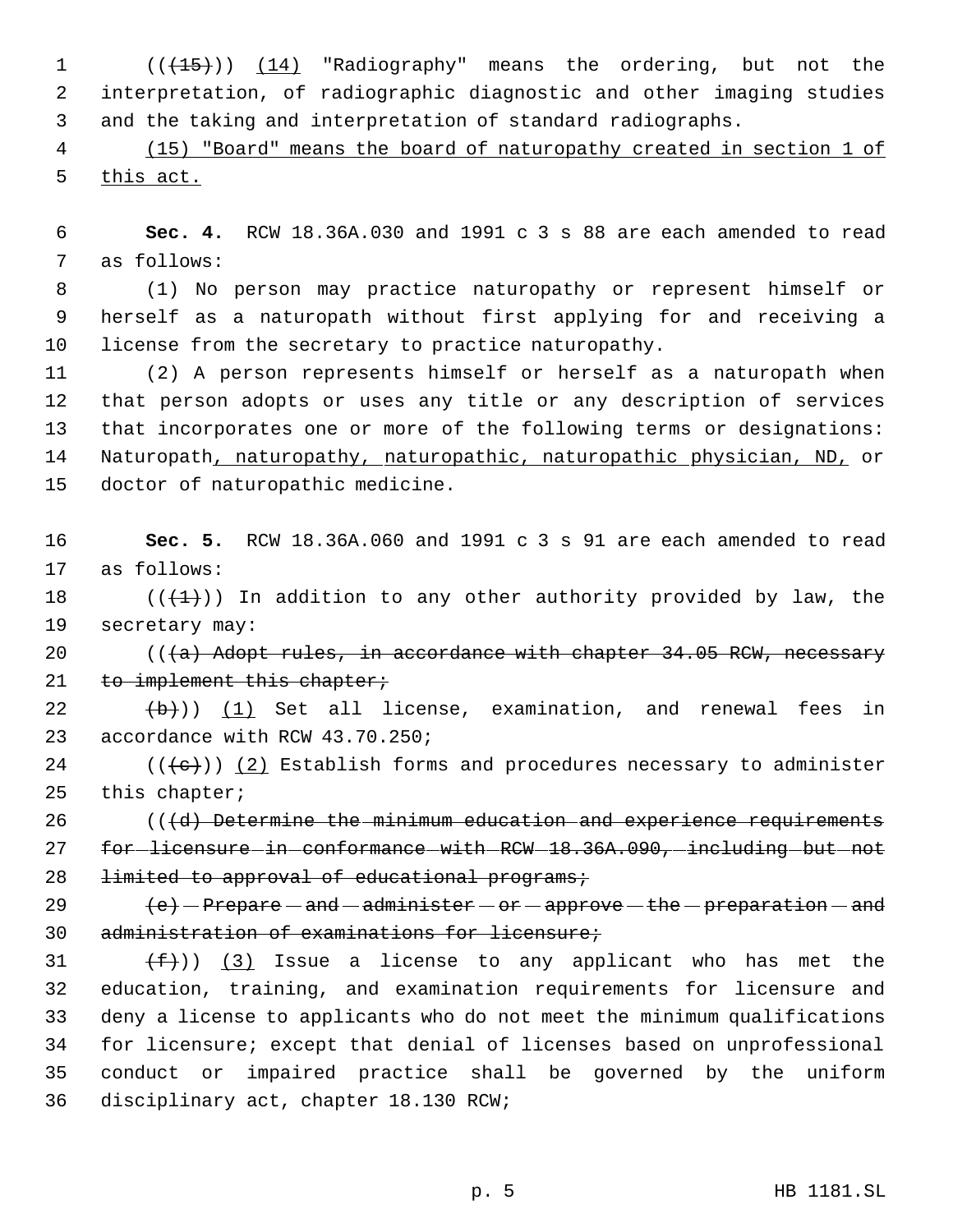1 (((g)) (4) Hire clerical, administrative, and investigative staff as needed to implement and administer this chapter and to hire individuals, including those licensed under this chapter, to serve as examiners or consultants as necessary to implement and administer this chapter;

6  $((+h))$   $(5)$  Maintain the official department record of all 7 applicants and licensees; and

8  $($   $($   $\{$ i $)$   $-$  Determine  $-$  whether  $-$  alternative  $-$  methods  $-$  of  $-$  training  $-$  are 9 equivalent to formal education, and establish forms, procedures, and 10 criteria for evaluation of an applicant's equivalent alternative 11  $training - to - determine - the - applicant's - eligibility - to - take - the$ 12 examination;

13  $\{\frac{1}{7}\}$  Establish by rule the procedures for an appeal of examination 14 failure;

 $(\kappa)$ ) (6) Conduct a hearing on an appeal of a denial of a license based on the applicant's failure to meet the minimum qualifications for licensure. The hearing shall be conducted pursuant to chapter 34.05 18 RCW( $\left(i + \text{and}\right)$ 

19 (1) Adopt rules implementing a continuing competency program.

20  $(2)$  -The -uniform -disciplinary -act, -chapter -18.130 -RCW, -governs 21 unlicensed-practice,-the-issuance-and-denial-of-licenses-and-the 22 discipline of licensees under this chapter. The secretary shall be the 23 disciplining authority under this chapter)).

24 **Sec. 6.** RCW 18.36A.080 and 1991 c 3 s 93 are each amended to read 25 as follows:

26 The secretary, members of the ((committee)) board, or individuals 27 acting on their behalf, are immune from suit in any civil action based 28 on any act performed in the course of their duties.

29 **Sec. 7.** RCW 18.36A.090 and 1991 c 3 s 94 are each amended to read 30 as follows:

31 The department shall issue a license to any applicant who meets the 32 following requirements:

 (1) Successful completion of an educational program approved by the ((secretary)) board, the minimum standard of which shall be the successful completion of a doctorate degree program in naturopathy which includes a minimum of two hundred post-graduate hours in the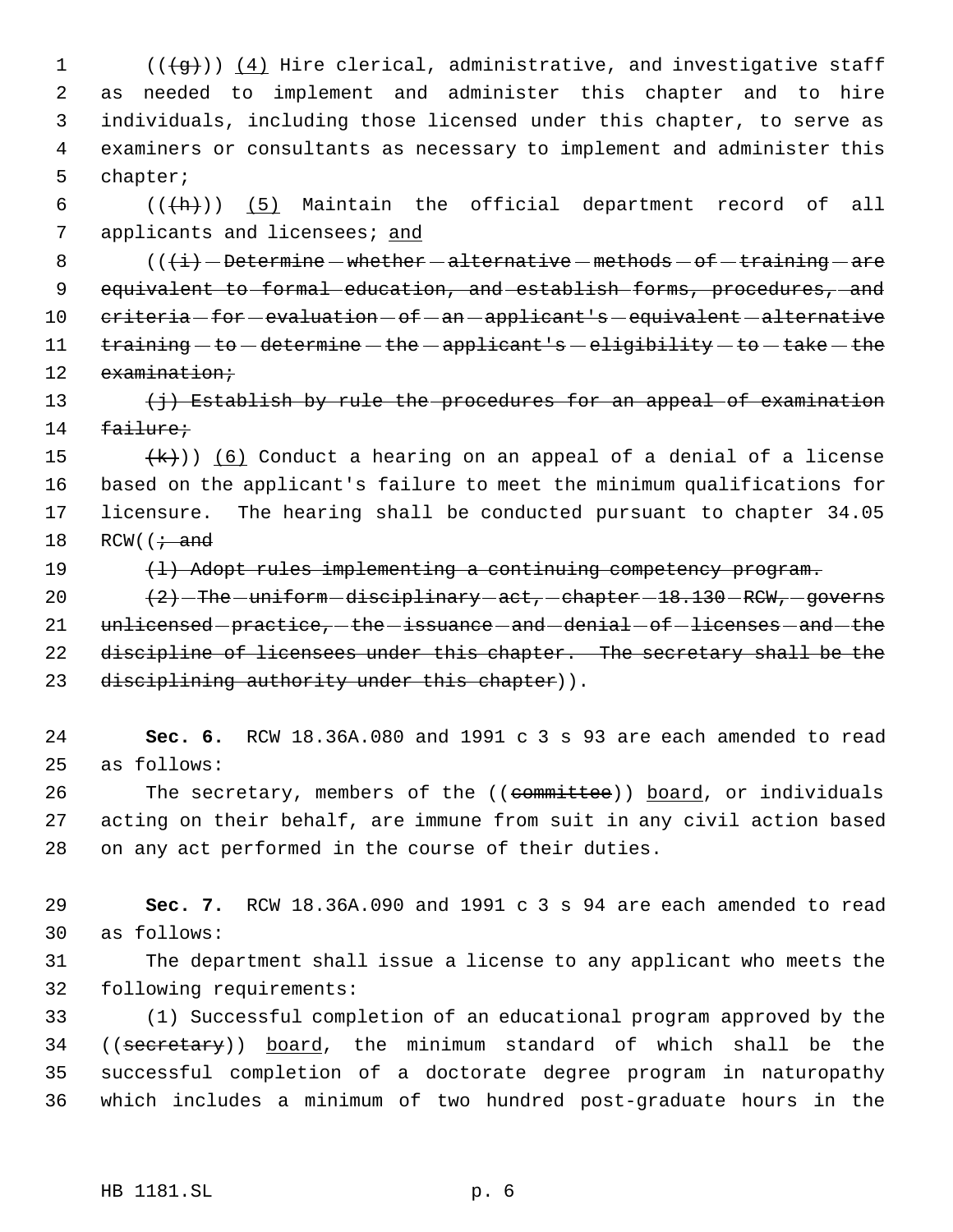study of mechanotherapy from an approved educational program, or successful completion of equivalent alternate training that meets the 3 criteria established by the ((secretary)) board. The requirement for two hundred post-graduate hours in the study of mechanotherapy shall expire June 30, 1989;

 (2) Successful completion of any equivalent experience requirement 7 established by the ((secretary)) board;

 (3) Successful completion of an examination administered or 9 approved by the ((secretary)) board;

(4) Good moral character; and

 (5) Not having engaged in unprofessional conduct or being unable to practice with reasonable skill and safety as a result of a physical or mental impairment.

14 The ((secretary)) board shall establish what constitutes adequate proof of meeting the above requirements. Any person holding a valid license to practice drugless therapeutics under chapter 18.36 RCW upon January 1, 1988, shall be deemed licensed pursuant to this chapter.

 **Sec. 8.** RCW 18.36A.100 and 1991 c 3 s 95 are each amended to read as follows:

20 (1) The ((secretary)) board shall establish by rule the standards for approval of educational programs and alternate training and may contract with individuals or organizations having expertise in the 23 profession and/or in education to report to the ((secretary)) board the 24 information necessary for the ((secretary)) board to evaluate the educational programs. The standards for approval shall be based on the minimal competencies necessary for safe practice. The standards and procedures for approval shall apply equally to educational programs and equivalent alternate training within the United States and those in 29 foreign jurisdictions. ((The secretary  $\text{max}$  - establish - a -fee -for 30 educational program evaluation. The fee shall be determined by the))

 (2) Each educational program requesting approval shall pay all administrative costs for the educational program evaluation, including, but not limited to, costs for site evaluation.

 **Sec. 9.** RCW 18.36A.110 and 1991 c 3 s 96 are each amended to read as follows:

(1) The date and location of the examination shall be established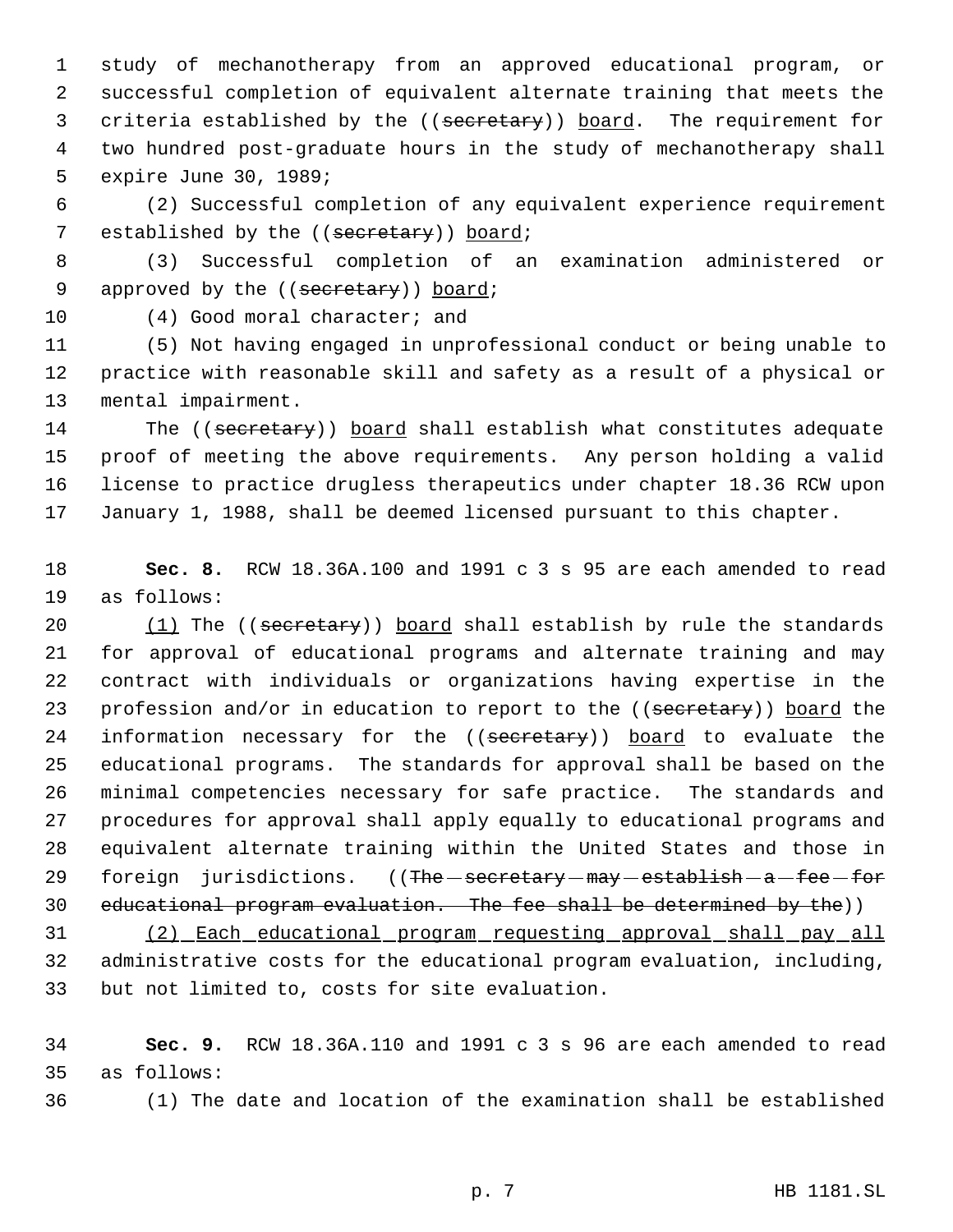1 by the ((secretary)) board. Applicants who have been found to meet the education and experience requirements for licensure shall be scheduled for the next examination following the filing of the application. The 4 ((secretary)) board shall establish by rule the examination application deadline.

 (2) The examination shall contain subjects appropriate to the standards of competency and scope of practice.

8 (3) The ((secretary)) board shall establish by rule the requirements for a reexamination if the applicant has failed the examination.

11 (4) The ((committee)) board may ((recommend-to-the-secretary)) 12 approve an examination prepared or administered, or both, by a private testing agency or association of licensing boards.

 **Sec. 10.** RCW 18.36A.120 and 1991 c 3 s 97 are each amended to read as follows:

16 The ((secretary)) board shall establish by rule the standards for licensure of applicants licensed in another jurisdiction. However, the standards for reciprocity of licensure shall not be less than required for licensure in the state of Washington.

 **Sec. 11.** RCW 18.130.040 and 2010 c 286 s 18 and 2010 c 65 s 3 are each reenacted and amended to read as follows:

 (1) This chapter applies only to the secretary and the boards and commissions having jurisdiction in relation to the professions licensed under the chapters specified in this section. This chapter does not apply to any business or profession not licensed under the chapters specified in this section.

 (2)(a) The secretary has authority under this chapter in relation to the following professions:

 (i) Dispensing opticians licensed and designated apprentices under chapter 18.34 RCW;

- 31 (ii) ((Naturopaths licensed under chapter 18.36A RCW;
- 32  $(i\text{iii})$ ) Midwives licensed under chapter 18.50 RCW;

33  $((\overleftrightarrow{iv}))$  (iii) Ocularists licensed under chapter 18.55 RCW;

34  $((\langle v\rangle))$  (iv) Massage operators and businesses licensed under chapter 18.108 RCW;

36  $((\overline{\forall i}))(y)$  Dental hygienists licensed under chapter 18.29 RCW;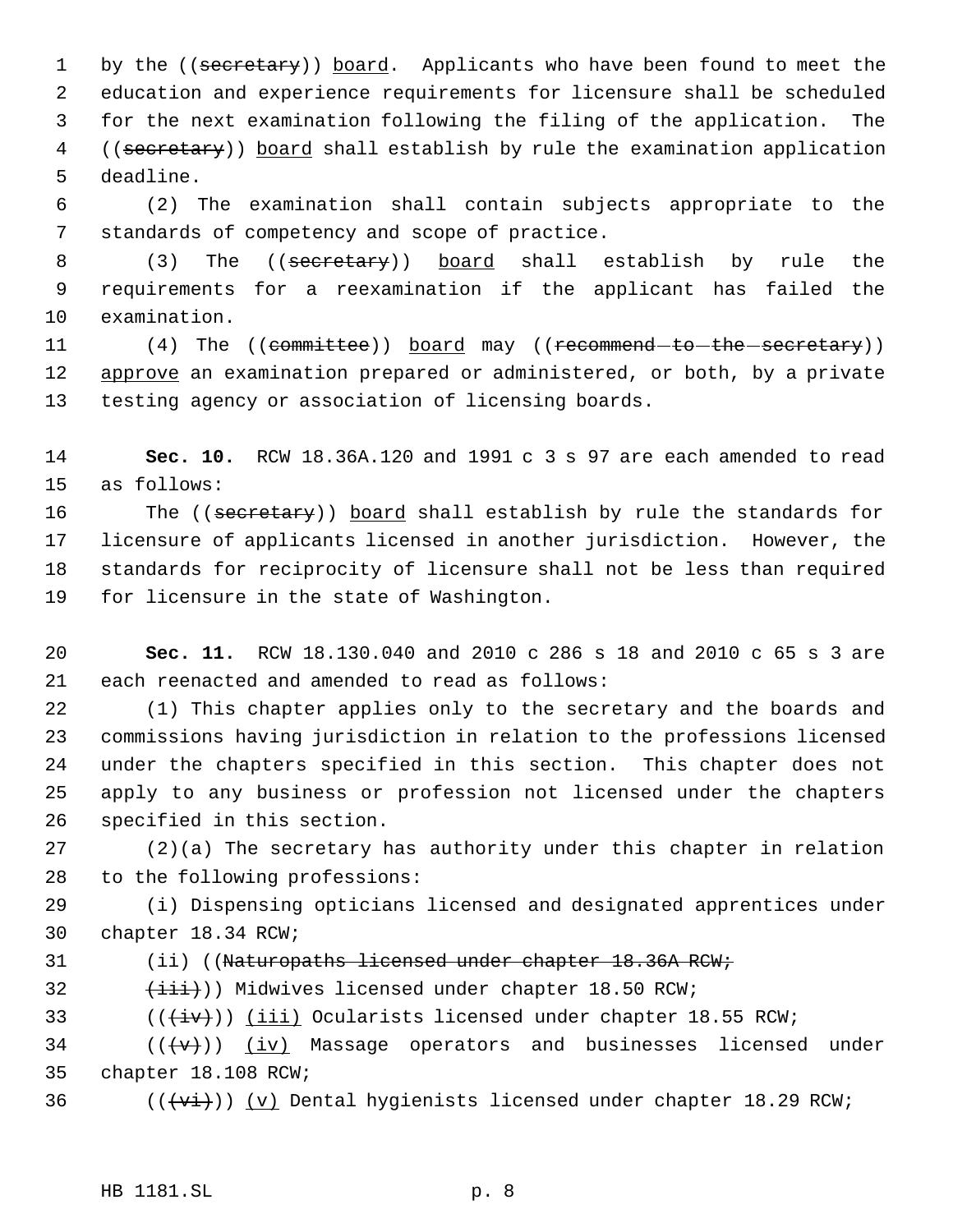1 (((vii)) (vi) East Asian medicine practitioners licensed under chapter 18.06 RCW; 3 (((viii))) (vii) Radiologic technologists certified and X-ray technicians registered under chapter 18.84 RCW; 5 (( $\frac{1}{x}$ )) (viii) Respiratory care practitioners licensed under chapter 18.89 RCW;  $((+x))$   $(ix)$  Hypnotherapists and agency affiliated counselors registered and advisors and counselors certified under chapter 18.19 9 RCW;  $((+x\text{if}))$  (x) Persons licensed as mental health counselors, mental health counselor associates, marriage and family therapists, marriage and family therapist associates, social workers, social work associates--advanced, and social work associates--independent clinical under chapter 18.225 RCW;  $((\overline{\text{xiii}}))$   $(\overline{\text{xi}})$  Persons registered as nursing pool operators under chapter 18.52C RCW; 17 (( $\overline{+x\text{iii}}$ )) (xii) Nursing assistants registered or certified under chapter 18.88A RCW; 19 (( $\overline{+xiv})$ ) (xiii) Health care assistants certified under chapter 18.135 RCW;  $((+x+))$   $(xiv)$  Dietitians and nutritionists certified under chapter 18.138 RCW;  $((+x\overline{x}))(x\overline{y})$  Chemical dependency professionals and chemical dependency professional trainees certified under chapter 18.205 RCW; (( $\overleftrightarrow{xvii})$ ) ( $xvi$ ) Sex offender treatment providers and certified affiliate sex offender treatment providers certified under chapter 18.155 RCW; 28 (( $\{\overline{xviii}\})$  ( $xvii$ ) Persons licensed and certified under chapter 18.73 RCW or RCW 18.71.205; 30 (( $\overleftrightarrow{xx}$ )) (xviii) Denturists licensed under chapter 18.30 RCW;  $((+x+))$   $(xix)$  Orthotists and prosthetists licensed under chapter 18.200 RCW; 33 (( $\frac{1}{x}$ )) (xx) Surgical technologists registered under chapter 18.215 RCW; 35 (( $\frac{+}{x\cdot i}$ )) (xxi) Recreational therapists; 36 (( $\{\star\mathtt{x}\mathtt{x}\mathtt{i}\mathtt{i}\})$ ) (xxii) Animal massage practitioners certified under chapter 18.240 RCW;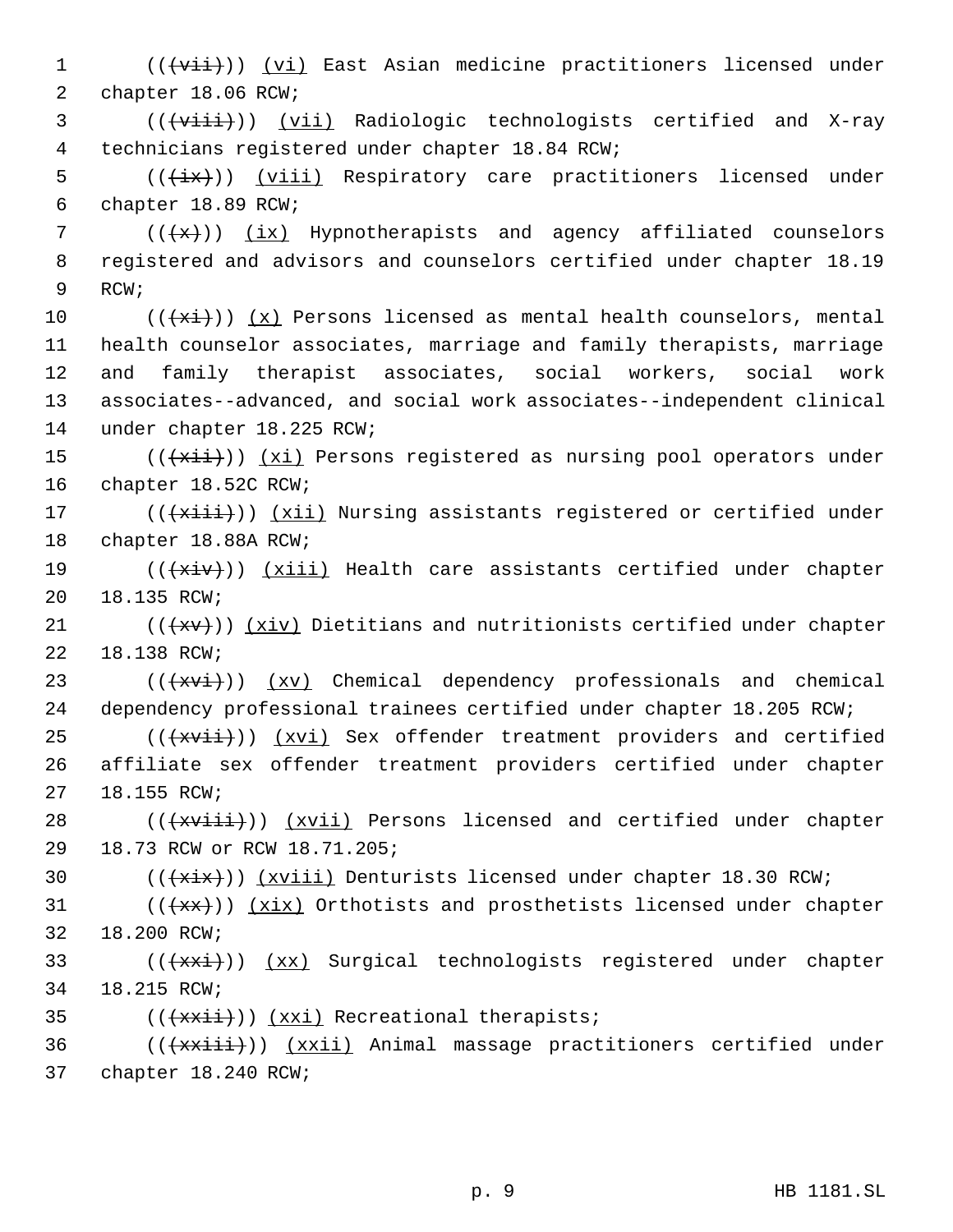1 (( $\{\star\mathbf{x}$ iv)) ( $\{x$ xiii) Athletic trainers licensed under chapter 18.250 RCW; 3 (( $\frac{1}{x}$  (( $\frac{1}{x}$ )) ( $\frac{x}{y}$ ) Home care aides certified under chapter 18.88B RCW; and 5 (( $\frac{1}{200}$  (( $\frac{1}{200}$  ( $\frac{1}{200}$ ) (xxv) Genetic counselors licensed under chapter 18.290 RCW. (b) The boards and commissions having authority under this chapter are as follows: (i) The podiatric medical board as established in chapter 18.22 RCW; (ii) The chiropractic quality assurance commission as established in chapter 18.25 RCW; (iii) The dental quality assurance commission as established in chapter 18.32 RCW governing licenses issued under chapter 18.32 RCW and licenses and registrations issued under chapter 18.260 RCW; (iv) The board of hearing and speech as established in chapter 18.35 RCW; (v) The board of examiners for nursing home administrators as established in chapter 18.52 RCW; (vi) The optometry board as established in chapter 18.54 RCW governing licenses issued under chapter 18.53 RCW; (vii) The board of osteopathic medicine and surgery as established in chapter 18.57 RCW governing licenses issued under chapters 18.57 and 18.57A RCW; (viii) The board of pharmacy as established in chapter 18.64 RCW governing licenses issued under chapters 18.64 and 18.64A RCW; (ix) The medical quality assurance commission as established in chapter 18.71 RCW governing licenses and registrations issued under chapters 18.71 and 18.71A RCW; (x) The board of physical therapy as established in chapter 18.74 RCW; (xi) The board of occupational therapy practice as established in chapter 18.59 RCW; (xii) The nursing care quality assurance commission as established in chapter 18.79 RCW governing licenses and registrations issued under that chapter; (xiii) The examining board of psychology and its disciplinary 38 committee as established in chapter  $18.83$  RCW; ((and))